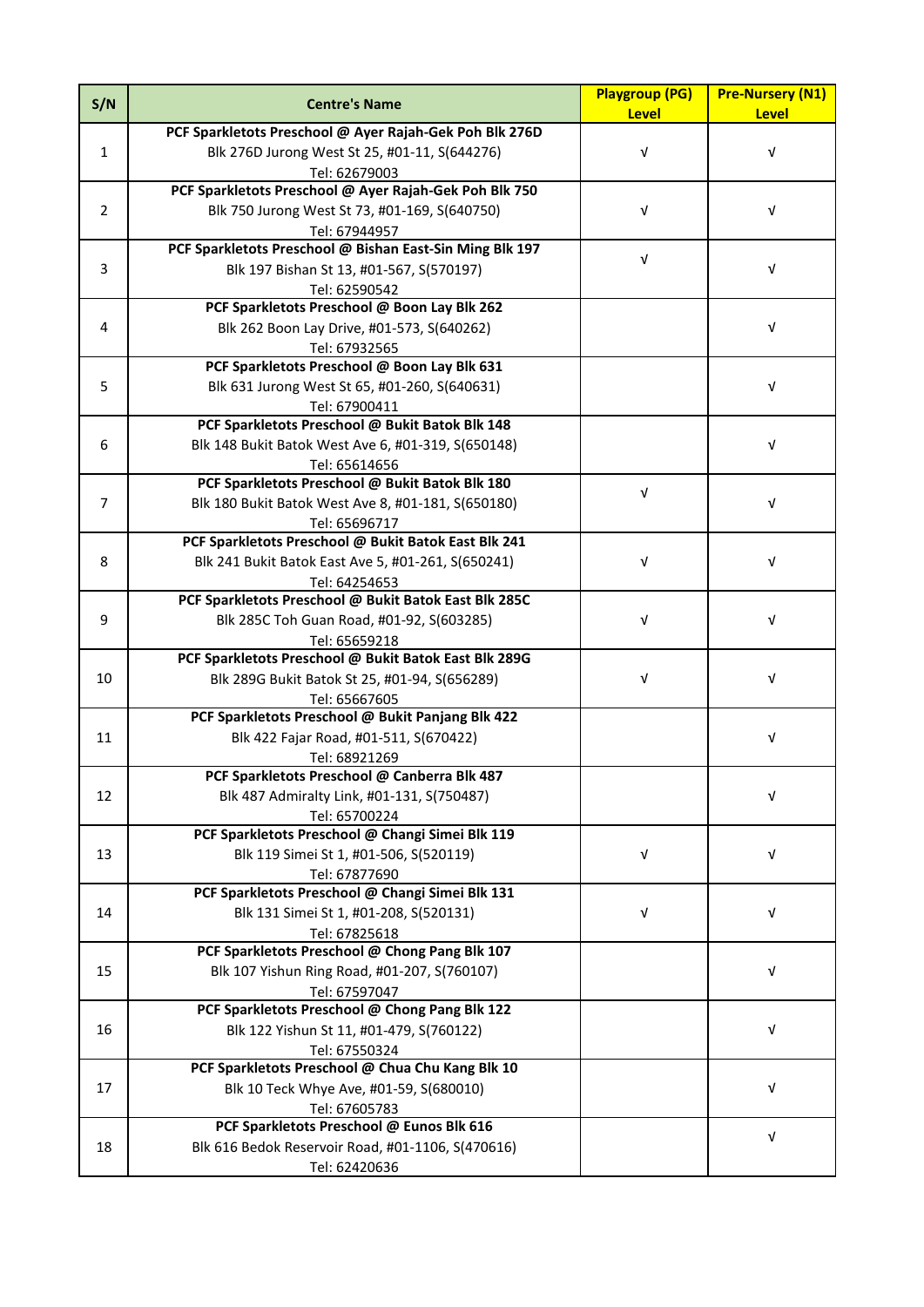|    | PCF Sparkletots Preschool @ Geylang Serai Blk 11                | V          |                           |
|----|-----------------------------------------------------------------|------------|---------------------------|
| 19 | Blk 11 Eunos Crescent, #01-2737, S(400011)                      |            | V                         |
|    | Tel: 67457469                                                   |            |                           |
|    | PCF Sparkletots Preschool @ Henderson-Dawson Blk 124A           |            |                           |
| 20 | Blk 124A Bukit Merah View, #01-406, S(151124)                   | V          | $\sqrt{ }$                |
|    | Tel: 62734513                                                   |            |                           |
|    | PCF Sparkletots Preschool @ Hong Kah North Blk 319              |            |                           |
| 21 | Blk 319 Bukit Batok St 33, #01-40, S(650319)                    | $\sqrt{ }$ | $\sqrt{ }$                |
|    | Tel: 65694373                                                   |            |                           |
|    | PCF Sparkletots Preschool @ Hong Kah North Blk 338              |            |                           |
| 22 | Blk 338 Bukit Batok St 34, #01-338, S(650338)                   | V          | V                         |
|    | Tel: 65696601                                                   |            |                           |
|    | PCF Sparkletots Preschool @ Jurong Central Blk 490              |            |                           |
| 23 | Blk 490 Jurong West Ave 1, #01-01, S(640490)                    |            | V                         |
|    | Tel: 65691448                                                   |            |                           |
|    | PCF Sparkletots Preschool @ Jurong Spring Blk 465               |            |                           |
| 24 | Blk 465 Jurong West St 41, #01-536, S(640465)                   |            | $\sqrt{ }$                |
|    |                                                                 |            |                           |
|    | Tel: 65612603<br>PCF Sparkletots Preschool @ Kaki Bukit Blk 519 |            |                           |
|    |                                                                 |            |                           |
| 25 | Blk 519 Bedok North Ave 1, #01-372, S(460519)                   |            | $\sqrt{ }$                |
|    | Tel: 64495242                                                   |            |                           |
|    | PCF Sparkletots Preschool @ Kaki Bukit Blk 526                  | $\sqrt{ }$ |                           |
| 26 | Blk 526 Bedok North St 3, #01-462, S(460526)                    |            | V                         |
|    | Tel: 64491447                                                   |            |                           |
|    | PCF Sparkletots Preschool @ Kampong Chai Chee Blk 135           |            |                           |
| 27 | Blk 135 Bedok North St 2, #01-137, S(460135)                    |            | $\sqrt{ }$                |
|    | Tel: 64422983                                                   |            |                           |
|    | PCF Sparkletots Preschool @ Kembangan-Chai Chee Blk 326         |            |                           |
| 28 | Blk 326 Ubi Ave 1, #01-675, S(400326)                           |            | $\sqrt{ }$                |
|    | Tel: 67453298                                                   |            |                           |
|    | PCF Sparkletots Preschool @ MacPherson Blk 31                   | $\sqrt{ }$ |                           |
| 29 | Blk 31 Balam Road, #01-103, S(370031)                           |            | V                         |
|    | Tel: 67467077                                                   |            |                           |
|    | PCF Sparkletots Preschool @ Marsiling Blk 32                    |            |                           |
| 30 | Blk 32 Marsiling Drive, #01-343, S(730032)                      |            | V                         |
|    | Tel: 63684788                                                   |            |                           |
|    | PCF Sparkletots Preschool @ Marymount Blk 309                   |            |                           |
| 31 | Blk 309 Shunfu Road, #01-175, S(570309)                         |            | V                         |
|    | Tel: 63562647                                                   |            |                           |
|    | PCF Sparkletots Preschool @ Mountbatten Blk 51                  |            |                           |
| 32 | Blk 51 Old Airport Road, #02-01, S(390051)                      |            | $\sqrt{ }$                |
|    | Tel: 63449034                                                   |            |                           |
|    | PCF Sparkletots Preschool @ Nanyang Blk 934                     |            |                           |
| 33 | Blk 934 Jurong West St 91, #01-329, S(640934)                   | V          | V                         |
|    | Tel: 67920963                                                   |            |                           |
|    | PCF Sparkletots Preschool @ Nee Soon Central Blk 737            |            |                           |
| 34 | Blk 737 Yishun St 72, #01-99, S(760737)                         | $\sqrt{ }$ | $\sqrt{ }$                |
|    | Tel: 67537558                                                   |            |                           |
|    | PCF Sparkletots Preschool @ Nee Soon East Blk 223               |            |                           |
| 35 | Blk 223 Yishun St 21, #01-473, S(760223)                        |            | $\ensuremath{\mathsf{V}}$ |
|    | Tel: 62570231                                                   |            |                           |
|    | PCF Sparkletots Preschool @ Pasir Ris East Blk 216              |            |                           |
| 36 | Blk 216 Pasir Ris St 21, #01-184, S(510216)                     | $\sqrt{ }$ | V                         |
|    | Tel: 65840236                                                   |            |                           |
| 37 | PCF Sparkletots Preschool @ Paya Lebar Blk 125                  |            |                           |
|    | Blk 125 Hougang Ave 1, #01-1470, S(530125)                      | V          | $\sqrt{ }$                |
|    | Tel: 64870285                                                   |            |                           |
|    |                                                                 |            |                           |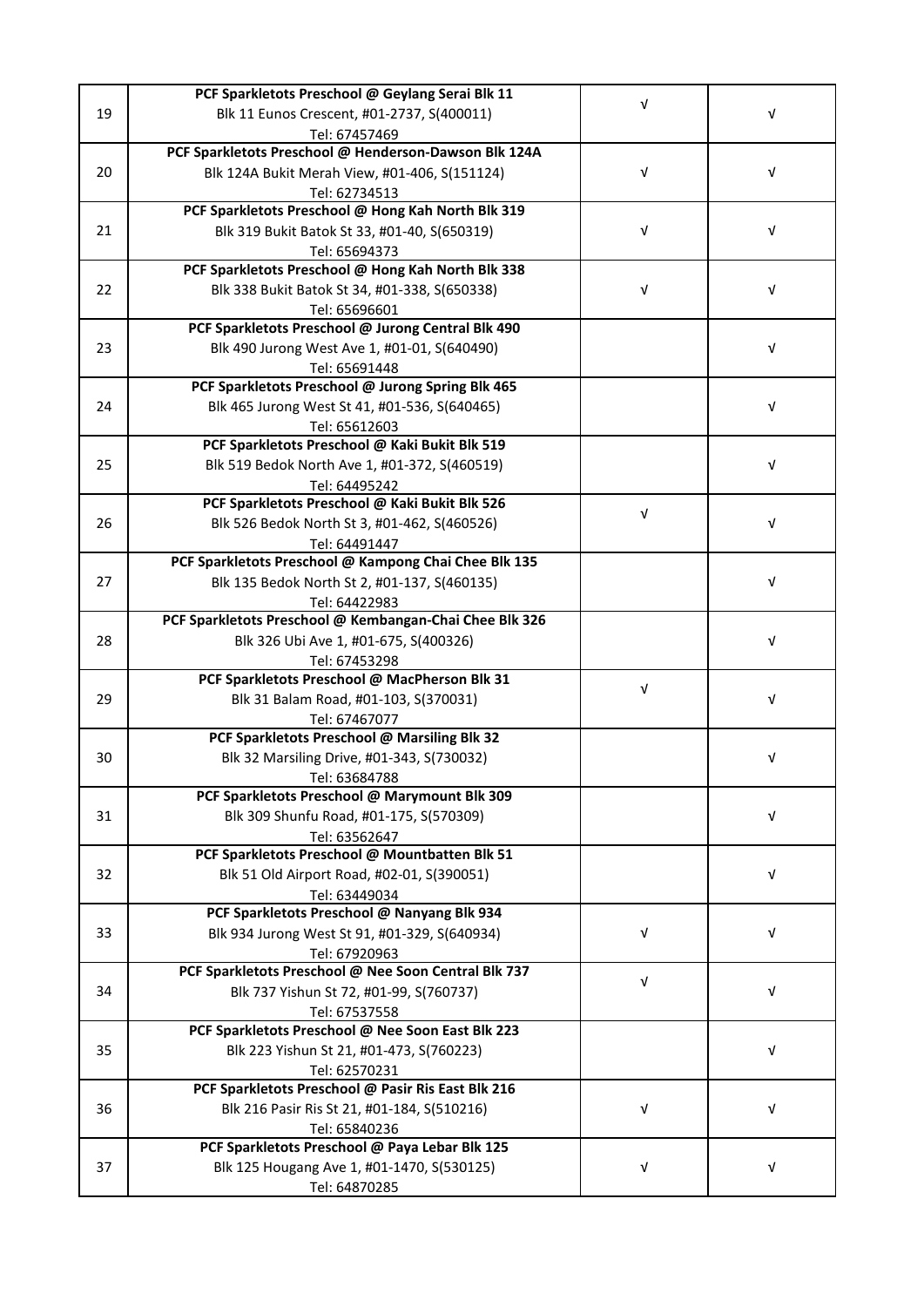|    | PCF Sparkletots Preschool @ Paya Lebar Blk 23                  |            |            |
|----|----------------------------------------------------------------|------------|------------|
| 38 | Blk 23 Hougang Ave 3, #01-303, S(530023)                       | V          | V          |
|    | Tel: 62882522                                                  |            |            |
|    | PCF Sparkletots Preschool @ Pioneer Blk 662B                   |            |            |
| 39 | Blk 662B Jurong West St 64, #01-312, S(642662)                 | $\sqrt{ }$ | $\sqrt{ }$ |
|    | Tel: 67944987                                                  |            |            |
|    | PCF Sparkletots Preschool @ Potong Pasir Blk 14                |            |            |
| 40 | Blk 14 Joo Seng Road, #01-103, S(360014)                       |            | V          |
|    | Tel: 62827433                                                  |            |            |
|    | PCF Sparkletots Preschool @ Punggol Shore Blk 105D             |            |            |
| 41 | Blk 105D Edgefield Plains, #01-59, S(824105)                   |            | V          |
|    | Tel: 63154294                                                  |            |            |
|    | PCF Sparkletots Preschool @ Punggol Shore Blk 174D             |            |            |
| 42 | Blk 174D Edgedale Plains, #01-193, S(824174)                   |            | $\sqrt{ }$ |
|    | Tel: 63866497                                                  |            |            |
|    | PCF Sparkletots Preschool @ Punggol West Blk 271A              |            |            |
| 43 | Blk 271A Punggol Walk, #01-509, S(821271)                      |            | V          |
|    | Tel: 67020790                                                  |            |            |
|    | PCF Sparkletots Preschool @ Queenstown Blk 3                   |            |            |
| 44 | Blk 3 Jalan Bukit Merah, #01-5118, S(150003)                   |            | $\sqrt{ }$ |
|    |                                                                |            |            |
|    | Tel: 62720556<br>PCF Sparkletots Preschool @ Radin Mas Blk 70A |            |            |
| 45 | Blk 70A Redhill Close, #07-01 MSCP, S(151070)                  |            | $\sqrt{ }$ |
|    |                                                                |            |            |
|    | Tel: 64794281                                                  |            |            |
|    | PCF Sparkletots Preschool @ Sembawang West Blk 730             |            |            |
| 46 | Blk 730 Woodlands Circle, #01-25, S(730730)                    |            | $\sqrt{ }$ |
|    | Tel: 63695170                                                  |            |            |
|    | PCF Sparkletots Preschool @ Sembawang West Blk 789             |            |            |
| 47 | Blk 789 Woodlands Ave 6, #01-633, S(730789)                    |            | $\sqrt{ }$ |
|    | Tel: 63637978                                                  |            |            |
|    | PCF Sparkletots Preschool @ Sengkang East Blk 143              |            |            |
| 48 | Blk 143 Rivervale Drive, #01-557, S(540143)                    |            | V          |
|    | Tel: 63889486                                                  |            |            |
|    | PCF Sparkletots Preschool @ Sengkang East Blk 187B             |            |            |
| 49 | Blk 187B Rivervale Drive, #01-866, S(542187)                   |            | V          |
|    | Tel: 64897845                                                  |            |            |
|    | PCF Sparkletots Preschool @ Sengkang North Blk 292B            |            |            |
| 50 | Blk 292B Compassvale St, #01-206, S(542292)                    |            | V          |
|    | Tel: 68755725                                                  |            |            |
|    | PCF Sparkletots Preschool @ Serangoon Blk 125                  |            |            |
| 51 | Blk 125 Serangoon North Ave 1, #01-133, S(550125)              |            | $\sqrt{ }$ |
|    | Tel: 62871862                                                  |            |            |
|    | PCF Sparkletots Preschool @ Serangoon Blk 226                  |            |            |
| 52 | Blk 226 Serangoon Ave 4, #01-135/149, S(550226)                |            | $\sqrt{ }$ |
|    | Tel: 62846683                                                  |            |            |
|    | PCF Sparkletots Preschool @ Tampines Central Blk 868A          |            |            |
| 53 | Blk 868A Tampines Ave 8, #01-534, S(521868)                    |            | $\sqrt{ }$ |
|    | Tel: 63416820                                                  |            |            |
|    | PCF Sparkletots Preschool @ Tampines Changkat Blk 284          |            |            |
| 54 | Blk 284 Tampines St 22, #01-149, S(520284)                     | V          | $\sqrt{ }$ |
|    | Tel: 67840156                                                  |            |            |
| 55 | PCF Sparkletots Preschool @ Tampines Changkat Blk 318          |            |            |
|    | Blk 318 Tampines St 33, #01-80, S(520318)                      |            | $\sqrt{ }$ |
|    | Tel: 65873461                                                  |            |            |
| 56 | PCF Sparkletots Preschool @ Tampines Changkat Blk 358          |            |            |
|    | Blk 358 Tampines St 33, #01-666, S(520358)                     | V          | $\sqrt{ }$ |
|    | Tel: 62602059                                                  |            |            |